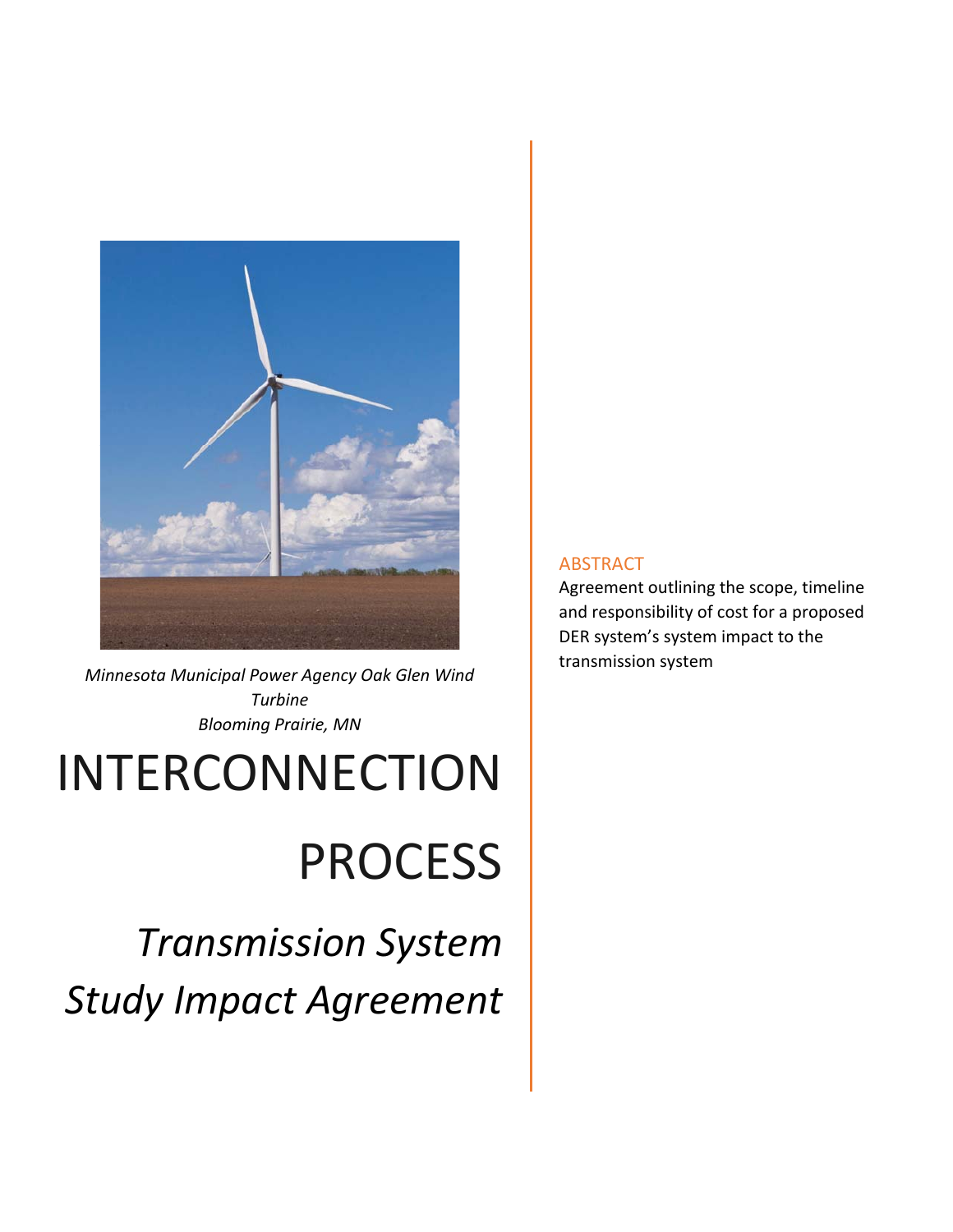## **Transmission System Impact Study Agreement**

| THIS AGREEMENT is made and entered into this day of 20 by and                                   |                                                          |  |
|-------------------------------------------------------------------------------------------------|----------------------------------------------------------|--|
| between                                                                                         | , ("Interconnection                                      |  |
|                                                                                                 | , a municipal utility                                    |  |
| existing under the laws of the State of Minnesota, ("Area EPS Operator"), and                   |                                                          |  |
|                                                                                                 | , a transmission system owner existing under the laws of |  |
| the State of Minnesota, ("Transmission Provider"). Interconnection Customer, Area EPS           |                                                          |  |
| Operator and Transmission Provider each may be referred to as a "Party," or collectively as the |                                                          |  |
| "Parties."                                                                                      |                                                          |  |

#### **RECITALS**

**WHEREAS**, the Interconnection Customer is proposing to develop a Distributed Energy Resource or generating capacity addition to an existing DER, (in either case referred to herein as a "DER"), interconnected to the Area EPS Operator's Electric System, as described in the Interconnection Application completed by the Interconnection Customer and submitted to the Area EPS Operator on the control of the control of the control of the control of the control of the control of the control of the control of the control of the control of the control of the control of the control of the co

**WHEREAS**, the Interconnection Customer has requested the Area EPS Operator to work with the Transmission Provider to perform a Transmission System Impact Study to assess the impact on the Transmission Provider's electric transmission system of interconnecting the DER with the Area EPS Operator's Electric System, and to determine if there are potential Affected System(s) in addition to the Transmission Provider's electric transmission system;

**NOW, THEREFORE**, in consideration of, and subject to, the mutual covenants contained herein the Parties agreed as follows: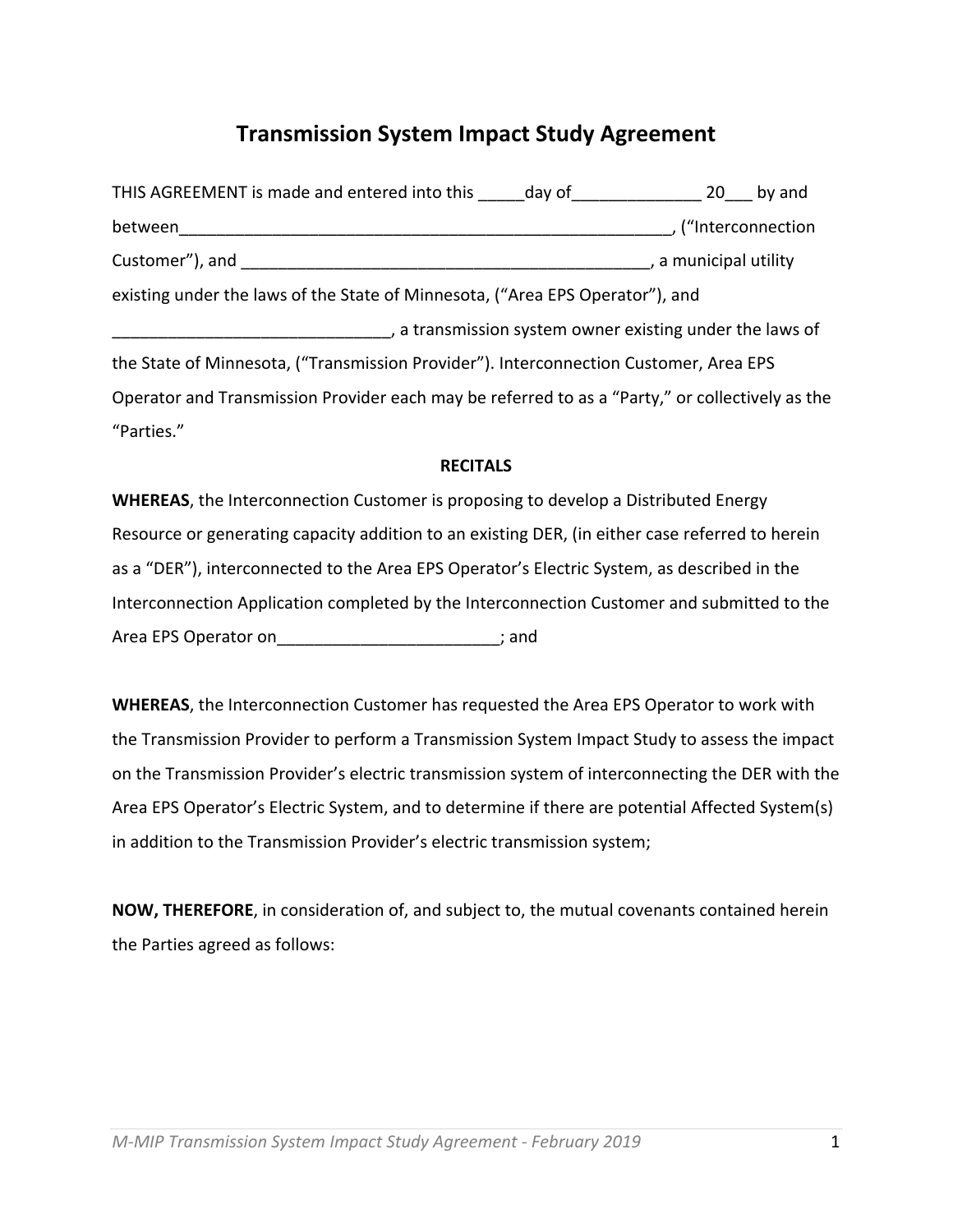- 1. When used in this Agreement, with initial capitalization, the terms specified shall have the meanings indicated, or the meanings specified, in the Municipal Minnesota Distributed Energy Resources Interconnection Process (M‐MIP).
- 2. The Interconnection Customer requests and the Area EPS Operator and its Transmission Provider agrees to perform a Transmission System Impact Study consistent with the M‐ MIP. The Interconnection Customer understands and acknowledges that each of the Area EPS Operator and the Transmission Provider may perform separate system impact studies. The scope of a Transmission System Impact Study shall be subject to the assumptions set forth in this Agreement; including Attachment A.
- 3. A Transmission System Impact Study will be based upon the technical information provided by Interconnection Customer in the Interconnection Application. Each of the Area EPS Operator and Transmission Provider reserve the right to request additional technical information from the Interconnection Customer as may reasonably become necessary consistent with Good Utility Practice during the course of the System Impact Study. Neither the Area EPS Operator nor the Transmission Provider will be obligated to commence the Transmission System Impact Study until each has received adequate technical information from the Interconnection Customer.
- 4. In the event that the applicable bulk transmission system generation interconnection process, (such as the Midcontinent Independent System Operator or MISO, or Southwest Power Pool or SPP), supersedes the M‐MIP, the Transmission Provider will so notify the Interconnection Customer and this Agreement will be deemed terminated.
- 5. A Transmission System Impact Study may, as determined by the Area EPS Operator and/or the Transmission Provider, consist of a short circuit analysis, a stability analysis, a power flow analysis, voltage analysis and flicker studies, protection and set point coordination studies, and grounding reviews. A Transmission System Impact Study shall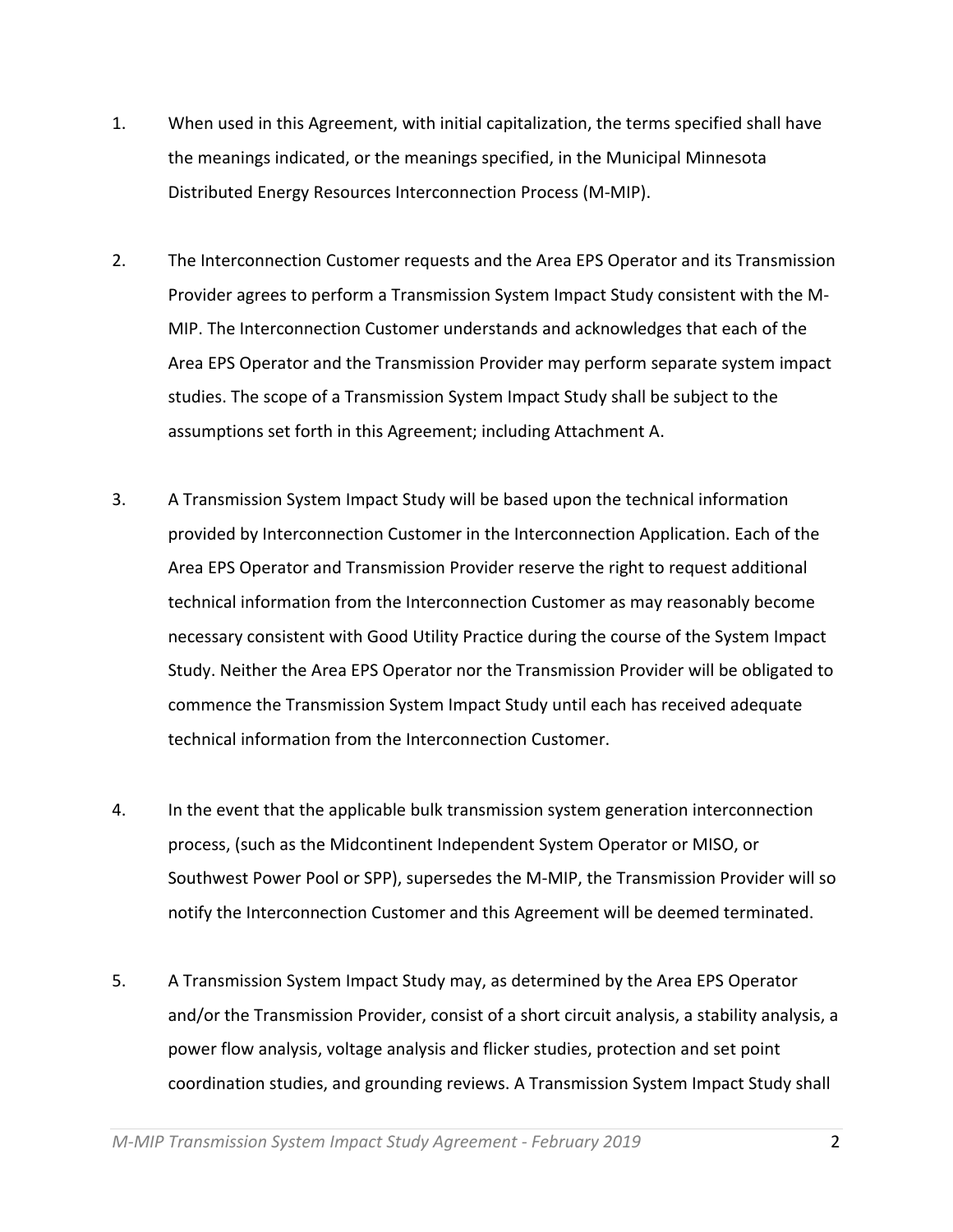state the assumptions upon which it is based, indicate the applicable Local Planning Criteria used, state the results of the analyses, and provide the requirement or potential impediments to providing the requested interconnection service, including a preliminary indication of the cost and length of time that would be necessary to correct any problems identified in those analyses and provide for the interconnection. A Transmission System Impact Study shall provide a list of transmission facilities that are required as a result of the Interconnection Application and non‐binding good faith estimates of cost responsibility and time to construct such transmission facilities. A Facilities Study may be required to identify all possibilities of facility upgrades, cost estimates and estimate of construction time.

- 6. If the Transmission Provider determines there are any potential Affected System(s), the Affected System(s) will be asked to participate in or review/comment on the Transmission System Impact Study. The Affected System(s) will be entitled to determine in their sole discretion the extent of their participation or review/comment, and will be entitled to apply their respective Local Planning Criteria. The Transmission Provider will inform the Interconnection Customer of the estimated cost of the Affected System's participation in or review/comment on the Transmission System Impact Study.
- 7. The Transmission System Impact Study will be scheduled for completion taking in consideration for prior‐queued projects in the applicable bulk transmission generation interconnection queue or Transmission Provider's generation interconnection queue. The Transmission Provider and/or the Area EPS Operator shall notify the Interconnection Customer if such condition exists.
- 8. The Area EPS Operator and/or the Transmission Provider shall provide an estimate of the cost of the Transmission System Impact Study to the Interconnection Customer. At the time that the Interconnection Customer executes this Agreement, the Interconnection Customer shall provide a deposit of the estimated cost(s) of the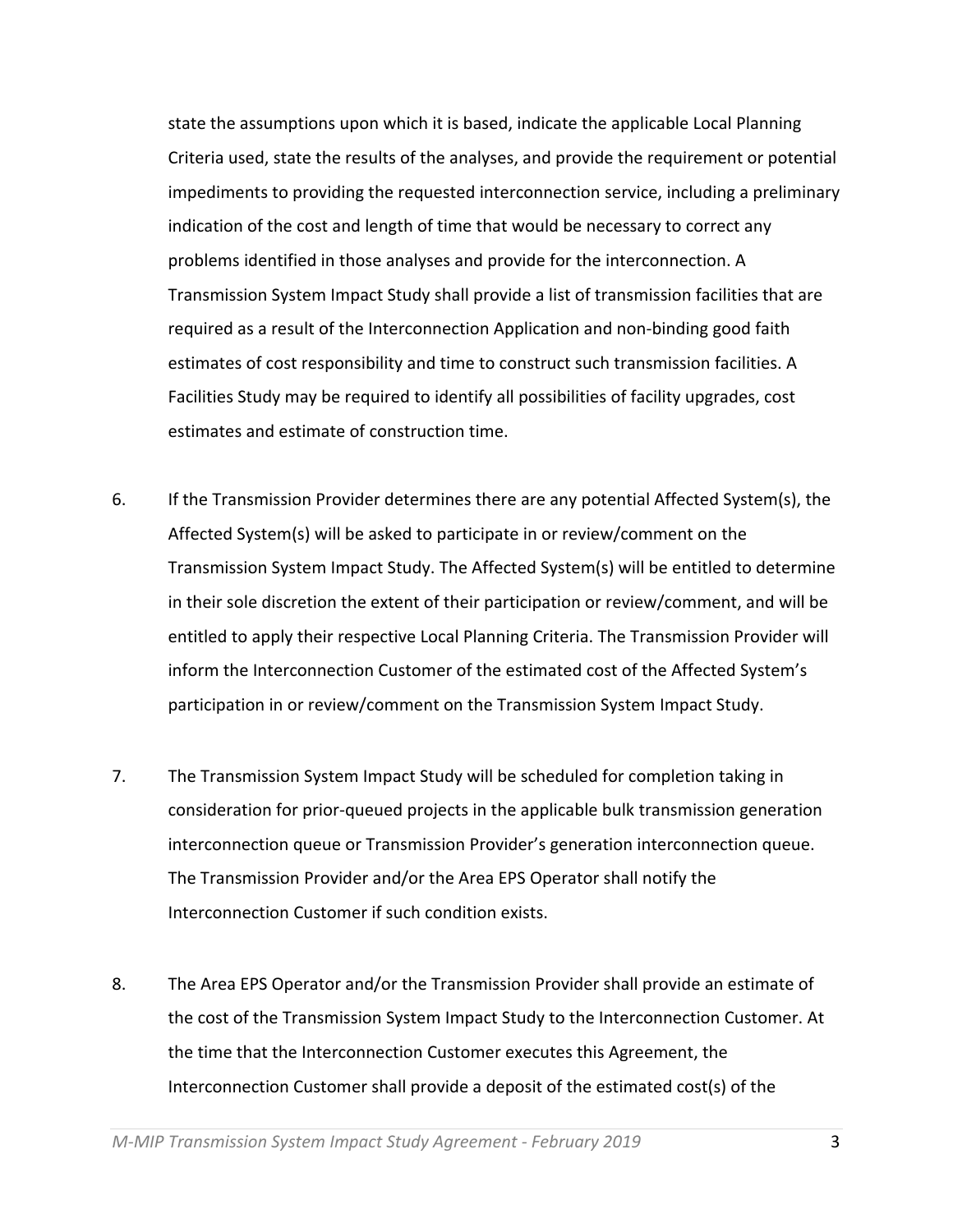Transmission System Impact Study to the Area EPS Operator and/or Transmission Provider, as applicable.

- 9. The Interconnection Customer shall be responsible for the actual costs incurred by the Area EPS Operator and/or the Transmission Provider to perform the Transmission System Impact Study. An invoice documenting the actual costs shall be sent by the Area EPS Operator and/or Transmission Provider to the Interconnection Customer within twenty (20) Business Days after the study is completed and delivered.
- 10. The Interconnection Customer shall pay the invoice amount less the deposit amount, within twenty (20) Business Days, on receipt of the invoice. If the deposit exceeds the actual cost of the study, the Transmission Provider shall refund such excess amount within twenty (20) Business Days of the date of the invoice.
- 11. Governing Law, Regulatory Authority, and Rules

The validity, interpretation and enforcement of this Agreement and each of its provisions, shall be governed by the laws of the State of Minnesota. This Agreement is subject to all Applicable Laws and Regulations. Each Party expressly reserves the right to seek changes in, appeal, or otherwise contest any laws, orders, or regulations of a Governmental Authority.

12. Amendment

The Parties may amend this Agreement by a written instrument duly executed by both Parties.

13. No Third‐Party Beneficiaries

This Agreement is not intended to and does not create rights, remedies, or benefits of any character whatsoever in favor of any persons, corporations, associations, or entities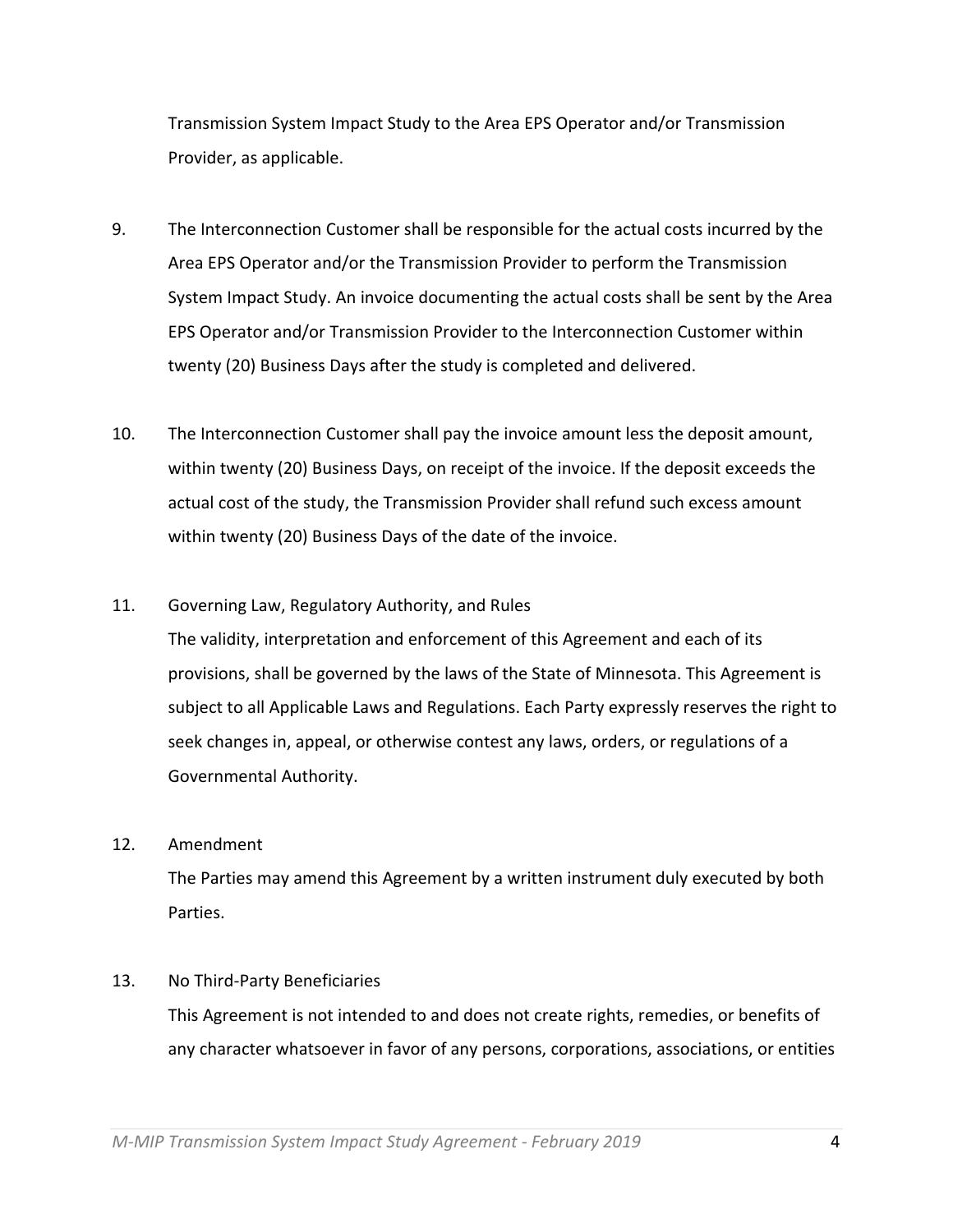other than the Parties, and the obligations herein assumed are solely for the use and benefit of the Parties, their successors in interest and where permitted, their assigns.

#### 14. Waiver

- 14.1. The failure of a Party to this Agreement to insist, on any occasion, upon strict performance of any provision of this Agreement, will not be considered a waiver of any obligation, right, or duty of, or imposed upon, such Party.
- 14.2. Any waiver at any time by either Party of its rights with respect to this Agreement shall not be deemed a continuing waiver or a waiver with respect to any other failure to comply with any other obligation, right, duty of this Agreement. Termination or default of this Agreement for any reason by the Interconnection Customer, shall not constitute a waiver of the Interconnection Customer's legal rights to obtain an interconnection from the Area EPS Operator. Any waiver of this Agreement shall, if requested, be provided in writing.

#### 15. Multiple Counterparts

This Agreement may be executed in two or more counterparts, each of which is deemed an original but all constitute one and the same instrument.

#### 16. No Partnership

This Agreement shall not be interpreted or construed to create an association, joint venture, agency relationship, or partnership between the Parties, or to impose any partnership obligation or partnership liability upon a Party. No Party shall have any right, power or authority to enter into any agreement or undertaking for, or act on behalf of, or to act as or be an agent or representative of, or to otherwise bind, any other Party.

#### 17. Severability

If any provision or portion of this Agreement shall for any reason be held or adjudged to be invalid or illegal or unenforceable by any court of competent jurisdiction or other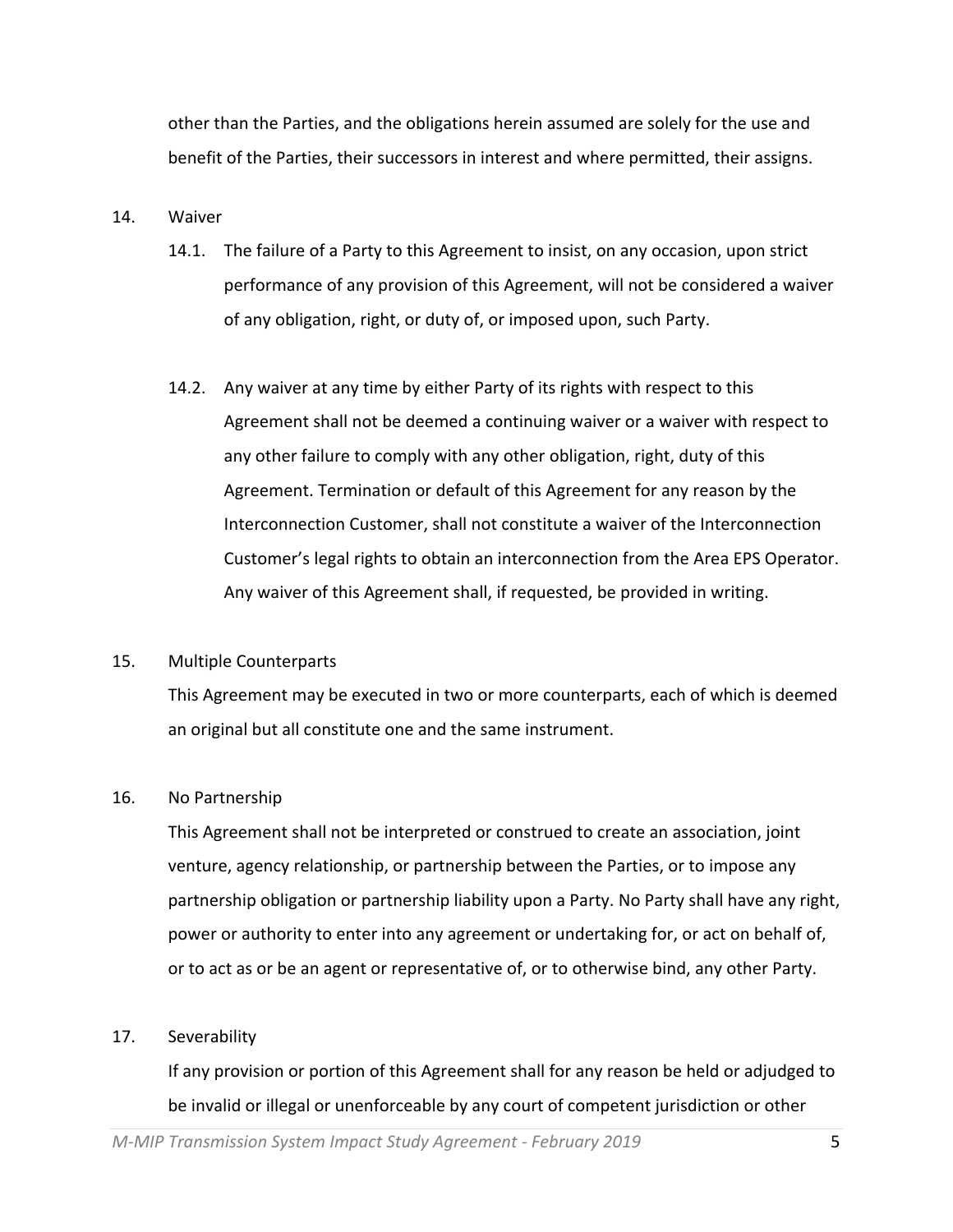Governmental Authority, (1) such portion or provision shall be deemed separate and independent, (2) the Parties shall negotiate in good faith to restore, insofar as practicable, the benefits to each Party that were affected by such ruling, and (3) the remainder of this Agreement shall remain in full force and effect.

- 18. Subcontractors
	- 18.1. Nothing in this Agreement shall prevent a Party from utilizing the services of any subcontractor as it deems appropriate to perform its obligations under this Agreement; provided, however, that each Party shall require its subcontractors to comply with all applicable terms and conditions of this Agreement, in providing such services and each Party shall remain primarily liable to the other Party for the performance of such subcontractor.
	- 18.2. The creation of any subcontract relationship shall not relieve the hiring Party of any of its obligations under this Agreement. The hiring Party shall be fully responsible to the other Parties for the acts or omissions of any subcontractor the hiring Party hires, as if no subcontract had been made; provided, however, that in no event shall the Area EPS Operator or the Transmission Provider be liable for the actions or inactions of the Interconnection Customer or its subcontractors with respect to obligations of the Interconnection Customer under this Agreement. Any applicable obligation imposed by this Agreement, upon the hiring Party, shall be equally binding upon, and shall be construed as having application to, any subcontractor of such Party.
	- 18.3. The obligations under this article will not be limited in any way by any limitation of subcontractor's insurance.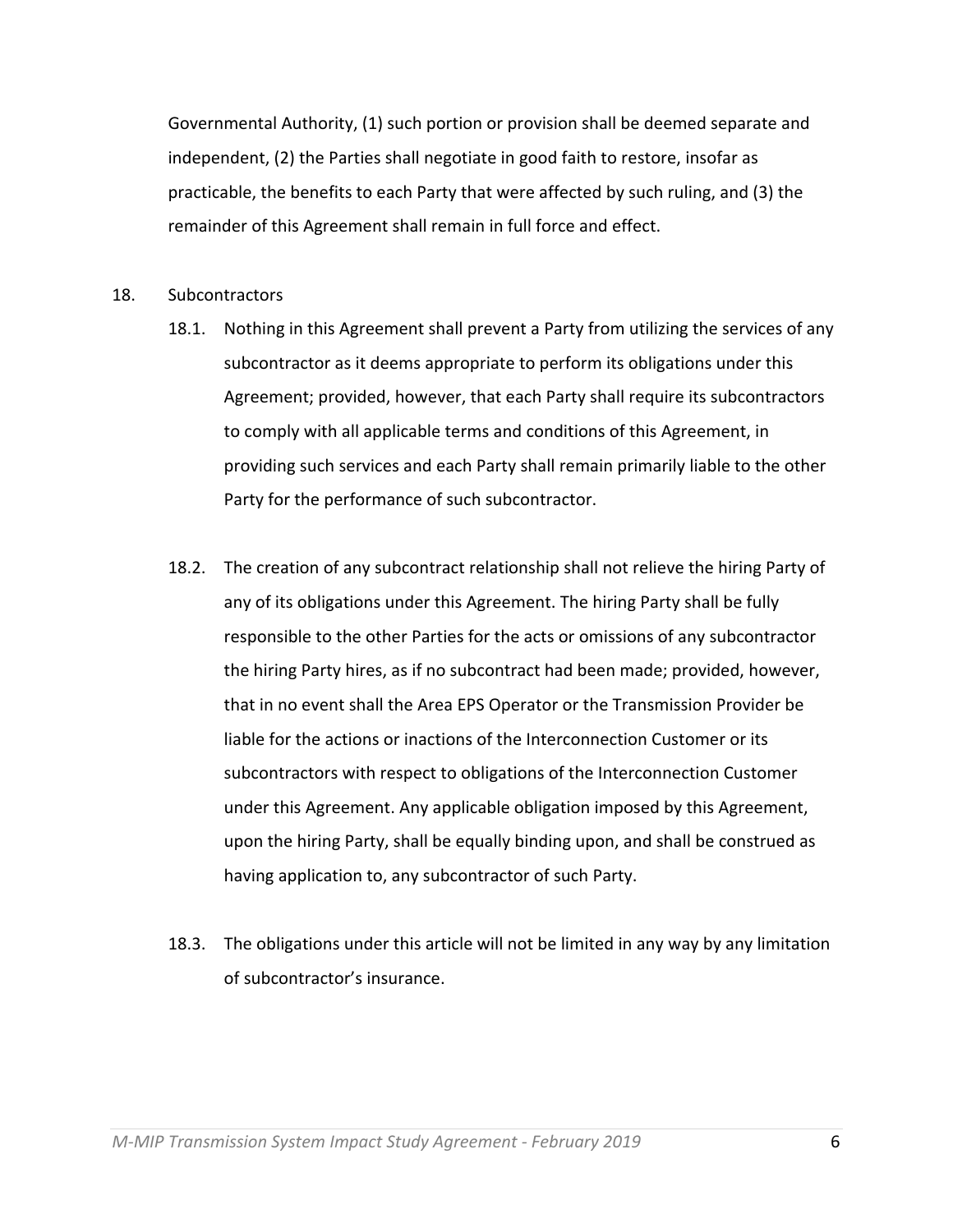19. Inclusion of Area EPS Operator Tariffs and Rules

The interconnection services provided under this Agreement, shall at all times, be subject to the terms and conditions set forth in the tariff schedules and rules applicable to the electric service provided by the Area EPS Operator, which tariff schedules and rules are hereby incorporated into this Agreement by this reference. Notwithstanding any other provisions of this Agreement, the Area EPS Operator shall have the right to unilaterally change rates, charges, classification, service, tariff, or rule or any agreement relating thereto. The Interconnection Customer shall have the right to protest any such change through the Area EPS Operator's dispute resolution process, pursuant to the Area EPS Operator's rules and regulations.

**IN WITNESS THEREOF**, the Parties have caused this Agreement to be duly executed by their duly authorized officers or agents on the day and year first above written.

Name of Area EPS Operator *Name of Interconnection Customer* 

(Signature) (Signature)

(Title) (Title)

Name of Transmission Provider

(Signature)

(Title)